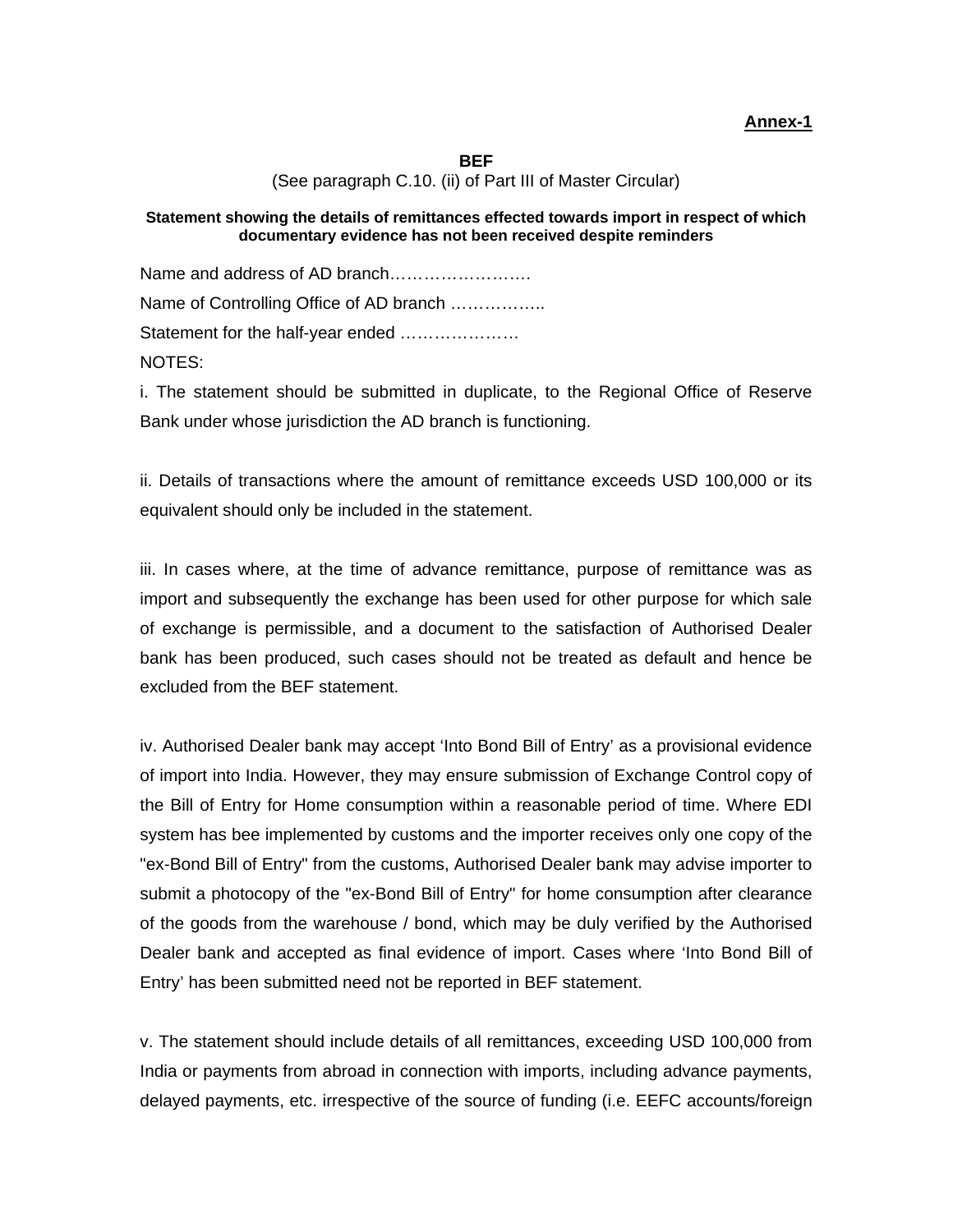currency accounts maintained in India and abroad, payments out of external commercial borrowings, foreign investments in the shares of importers etc.).

vi. The cases reported in Part I of statement for the previous half-year should not be reported again in Part I of the statement for the current half-year.

vii. In case no transaction is required to be reported, 'NIL' statement should be submitted.

viii. Statement should be submitted within 15 days from the close of the half-year to which it relates.

### **Part I**

## **Information regarding importers who have defaulted in submission of the documentary evidence of import**

| Sr.No                                                                             | Importer/<br>Exporter<br>Code<br>No. | Name<br>and<br>address<br>of the<br>Importer | No. and<br>date of<br>import<br>licences,<br>if any | <b>Brief</b><br>description<br>of goods | Date of<br>remittance<br>payment | Currency<br>and<br>amount | Rupee<br>equivalent | Remarks |  |  |  |
|-----------------------------------------------------------------------------------|--------------------------------------|----------------------------------------------|-----------------------------------------------------|-----------------------------------------|----------------------------------|---------------------------|---------------------|---------|--|--|--|
| 1                                                                                 | 2                                    | 3                                            | $\overline{4}$                                      | 5                                       | 6                                | $\overline{7}$            | 8                   | 9       |  |  |  |
| A. Import by parties other than Public Sector Undertakings/Government Departments |                                      |                                              |                                                     |                                         |                                  |                           |                     |         |  |  |  |
|                                                                                   |                                      |                                              |                                                     |                                         |                                  |                           |                     |         |  |  |  |
| 2                                                                                 |                                      |                                              |                                                     |                                         |                                  |                           |                     |         |  |  |  |
| 3                                                                                 |                                      |                                              |                                                     |                                         |                                  |                           |                     |         |  |  |  |
| 4                                                                                 |                                      |                                              |                                                     |                                         |                                  |                           |                     |         |  |  |  |
| Etc                                                                               |                                      |                                              |                                                     |                                         |                                  |                           |                     |         |  |  |  |
| B. Import by Public Sector Undertakings/Government Departments                    |                                      |                                              |                                                     |                                         |                                  |                           |                     |         |  |  |  |
|                                                                                   |                                      |                                              |                                                     |                                         |                                  |                           |                     |         |  |  |  |
| $\overline{2}$                                                                    |                                      |                                              |                                                     |                                         |                                  |                           |                     |         |  |  |  |
| 3                                                                                 |                                      |                                              |                                                     |                                         |                                  |                           |                     |         |  |  |  |
| 4                                                                                 |                                      |                                              |                                                     |                                         |                                  |                           |                     |         |  |  |  |
| Etc                                                                               |                                      |                                              |                                                     |                                         |                                  |                           |                     |         |  |  |  |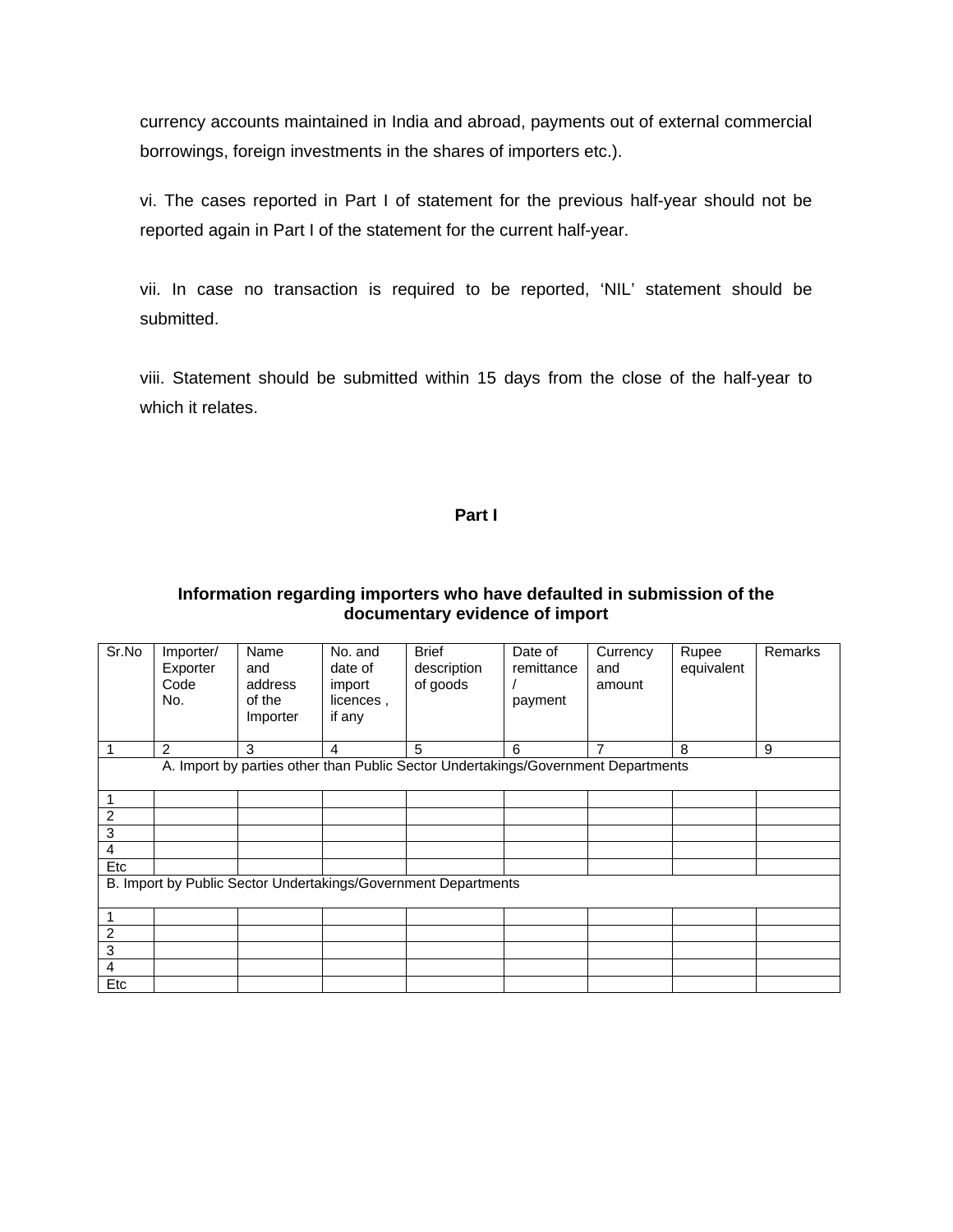## **Part II**

#### **Information regarding subsequent receipt of documentary evidence of Import from importers whose names were reported in Part I of earlier BEF statement/s**

| Sr.<br>No.                                                                           | Name and<br>address of | Period of the<br><b>BEF</b><br>statement<br>and<br>serial No. of<br>the<br>transaction<br>reported<br>earlier in Part<br>I of BEF<br>statement | Date<br>0f<br>receipt | Currency<br>and<br>Amount | Amount of Remittance<br>Rupee<br>equivalent | <b>Remarks</b> |  |  |  |  |  |
|--------------------------------------------------------------------------------------|------------------------|------------------------------------------------------------------------------------------------------------------------------------------------|-----------------------|---------------------------|---------------------------------------------|----------------|--|--|--|--|--|
| 1                                                                                    | $\overline{2}$         | 3                                                                                                                                              | 4                     | 5                         | 6                                           | 7              |  |  |  |  |  |
| A. Import by parties other than Public Sector Undertakings/Government<br>Departments |                        |                                                                                                                                                |                       |                           |                                             |                |  |  |  |  |  |
| 1                                                                                    |                        |                                                                                                                                                |                       |                           |                                             |                |  |  |  |  |  |
| $\overline{2}$                                                                       |                        |                                                                                                                                                |                       |                           |                                             |                |  |  |  |  |  |
| $\overline{3}$                                                                       |                        |                                                                                                                                                |                       |                           |                                             |                |  |  |  |  |  |
| $\overline{4}$                                                                       |                        |                                                                                                                                                |                       |                           |                                             |                |  |  |  |  |  |
| Etc                                                                                  |                        |                                                                                                                                                |                       |                           |                                             |                |  |  |  |  |  |
| B. Import by Public Sector Undertakings / Government Departments                     |                        |                                                                                                                                                |                       |                           |                                             |                |  |  |  |  |  |
| 1.                                                                                   |                        |                                                                                                                                                |                       |                           |                                             |                |  |  |  |  |  |
| 2.                                                                                   |                        |                                                                                                                                                |                       |                           |                                             |                |  |  |  |  |  |
| 3.                                                                                   |                        |                                                                                                                                                |                       |                           |                                             |                |  |  |  |  |  |
|                                                                                      |                        |                                                                                                                                                |                       |                           |                                             |                |  |  |  |  |  |

Note : Transactions reported in Part II of BEF statement of earlier half-year should not be repeated in Part II of the current half-year.